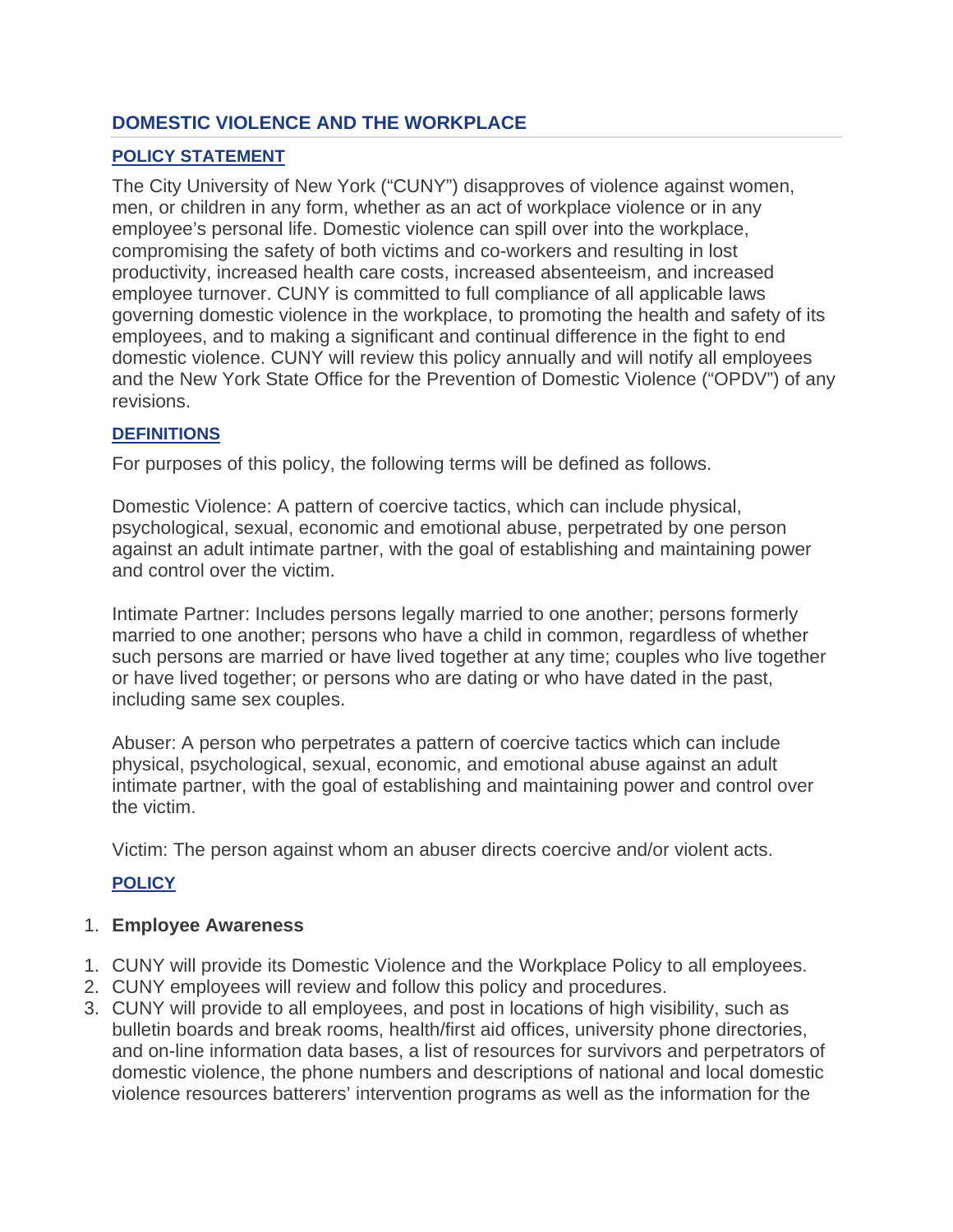New York State Office for the Prevention of Domestic Violence. Also posted prominently will be the names and contact information of CUNY personnel who are trained and available to serve as confidential sources of information, support, and referral.

- 4. Included in the documentation provided to all employees will be information informing employees that New York State law prohibits insurance companies and health maintenance organizations from discriminating against domestic violence victims. The law prohibits designation of domestic violence as a pre-existing condition. An insurance company cannot deny or cancel an insurance policy or require a higher premium or payment because the insured is or has been a domestic violence victim. [§2612 of the Insurance Law.].
- 5. CUNY will integrate information on domestic violence into existing materials and literature, policies, protocols, and procedures, including its Workplace Violence Prevention Policy & Procedures and existing health and wellness programs, as appropriate. CUNY will take all reasonable actions to educate employees regarding the effects of domestic violence, ways to prevent and curtail violence, and methods to report such violence to authorities.

# 2. **Non-Discriminatory and Responsive Personnel Policies for Victimized Employees**

- 1. CUNY will not discriminate against victims of domestic violence or persons perceived as domestic violence victims in employment determinations and will be responsive to the needs of victims of domestic violence.
- 2. CUNY will not make inquiries about a job applicant's current or past domestic violence victimization and employment decisions will not be based on any assumptions about or knowledge of such exposure.
- 3. CUNY will abide by all relevant New York State laws making it a crime for employers to penalize an employee who, as a victim or witness of a criminal offense, is appearing as a witness, consulting with a district attorney, or exercising his/her rights. CUNY, with at least one prior day notification, will allow time off for victims or subpoenaed witnesses to exercise their rights as provided in the Criminal Procedure Law, the Family Court Act, and the Executive Law [Penal Law §215.14]. If there are any questions or concerns regarding the leave that must be granted to victims or subpoenaed witnesses, employees should contact their human resources director for assistance and clarification.
- 4. CUNY, upon request of the employee, will assist the employee in determining the best use of his/her attendance and leave benefits when an employee needs to be absent as a result of being a victim of domestic violence. If an employee requests time off to care for and/or assist a family member who has been a victim of domestic violence, CUNY will evaluate the employee's request for leave for eligibility under existing law and collective bargaining agreements applicable to the employee.
- 5. In instances when an employee victim of domestic violence has difficulty producing the documentation necessary to justify absences due to his/her status as such victim, CUNY will make all reasonable efforts, in consultation with employee victims of domestic violence, to identify the documentation necessary to justify absences from work and assist the employee with his/her safety-related needs to satisfactorily meet the identified documentation requirement without compromising the employee's safety.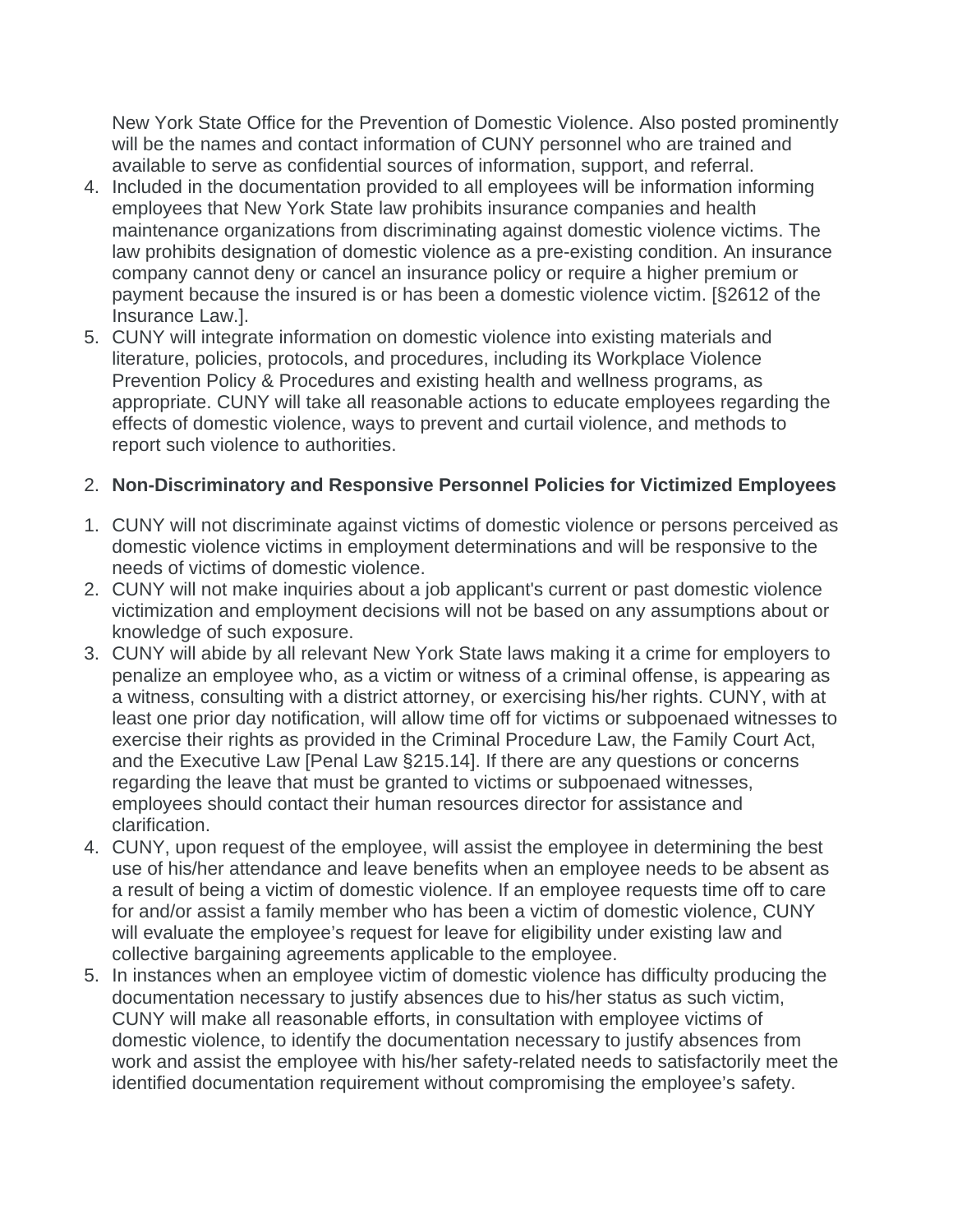- 6. When appropriate, available and permissible, employees who are victims of domestic violence and who separate from a spouse (or terminate a relationship with a domestic partner, if covered), will be allowed to make reasonable changes in benefits at any time during the calendar year where possible, in accordance with statute, regulation, contract and policy.
- 7. CUNY encourages victims of domestic violence who are subject to discipline due to job performance or conduct problems, to notify appropriate supervisory, managerial or human resources staff of their situation. Said employees will be afforded all of the proactive measures outlined in this policy, and will be provided clear information about performance expectations, priorities, and performance evaluation. If a disciplinary process is initiated, special care will be taken to consider all aspects of the victimized employee's situation, and all available options in trying to resolve the performance problems will be exhausted, including making a referral to any Employee Assistance Program, consistent with existing collective bargaining agreements, statutes, regulations and policy.
- 8. CUNY encourages any employee who is terminated or voluntarily separates from employment due to domestic violence-related performance problems to notify appropriate human resources staff in order to investigate the employee's potential eligibility for unemployment insurance. CUNY will respond quickly to any requests for information that may be needed in the claims process. New York State law provides that a victim of domestic violence who voluntarily separates from employment may, under certain circumstances, be eligible for unemployment insurance benefits. [§593 of NYS Labor Law.]

## 3. **Workplace Safety Plans**

Each campus within the CUNY system has prepared a domestic violence workplace safety response plan and each campus and worksite is prepared to provide reasonable means and personnel to assist victimized employees in developing and implementing individualized domestic violence workplace safety plans, consistent with existing collective bargaining agreements, statutes and regulations. Said workplace safety response plans are on file on each campus and worksite with the relevant security personnel and with the University-level liaison to OPDV.

- 1. CUNY has designated a University liaison to OPDV to ensure University- wide implementation of the domestic violence and the workplace policy, and to serve as the primary liaison with OPDV regarding the domestic violence and the workplace policy. Said liaison's name and contact information will be provided with copies of this policy to employees and will be listed on all additional literature and postings.
- 2. CUNY has designated campus-level liaisons on each campus to further ensure campus-level implementation of the domestic violence and the workplace policy, to serve as the campus-level liaison within CUNY regarding the domestic violence and the workplace policy, and to be available to employees in need of support.
- 3. Each campus-level liaison will be identified in University and college-level materials and his/her name, phone number and office location will be clearly posted.
- 4. Any employee who obtains a temporary or permanent order of protection is encouraged to provide the relevant security personnel and supervisory personnel with a copy of the petition and court order. Additionally, the employee is encouraged to provide the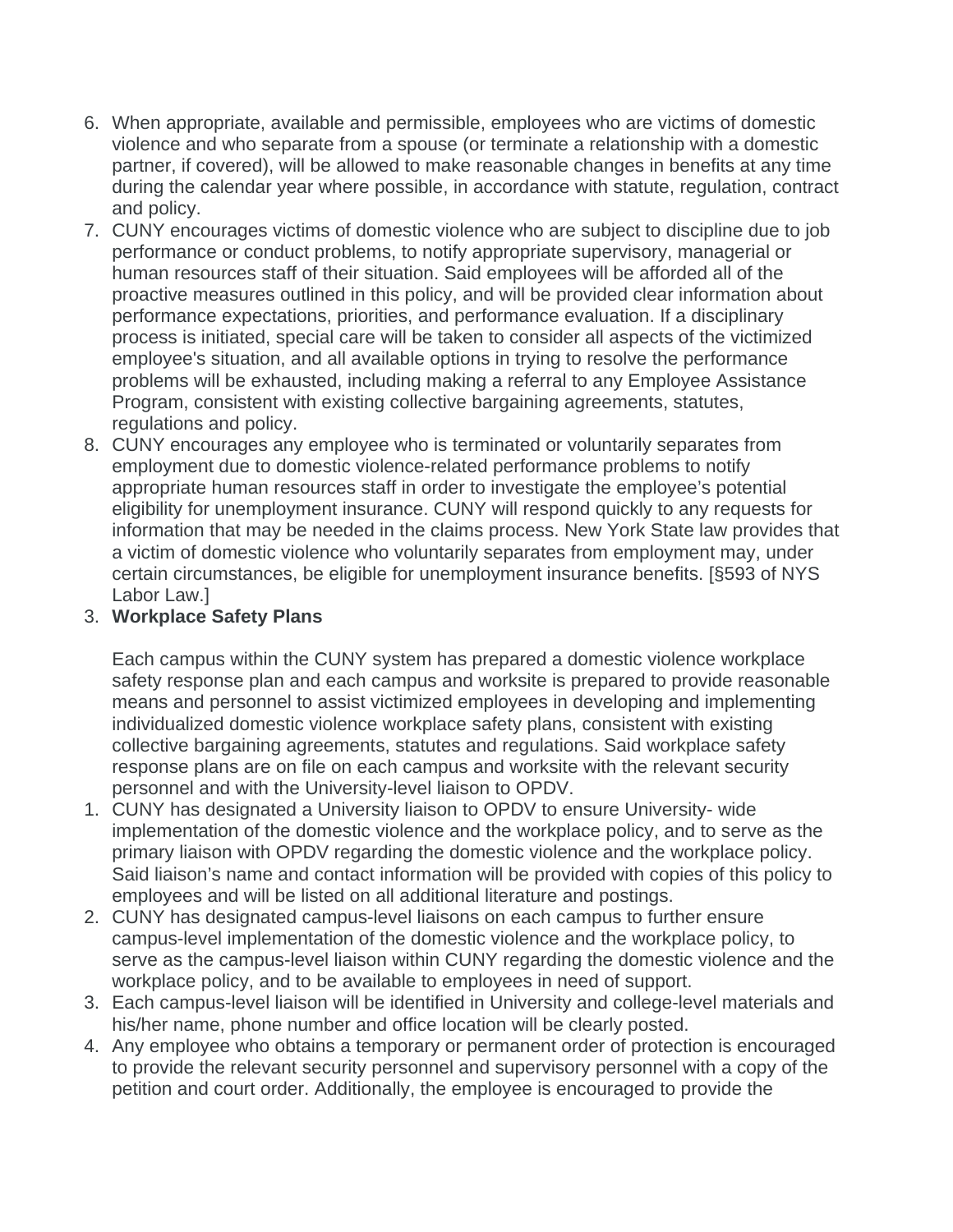relevant security personnel and supervisory personnel with the following information on the abuser: a photograph or physical description, description of the abuser's automobile and license plate number, and any other information CUNY needs for the security of the workplace. CUNY is committed to compliance and assistance with enforcement of all known court orders of protection, particularly orders in which abusers have been ordered to stay away from the work site of the victim. If requested by the victim of domestic violence or law enforcement, CUNY will cooperate in situations concerning an alleged violation of an order of protection.

- 5. In the event that a person is observed engaging in threatening behavior, each CUNY campus public safety department will implement its emergency security response plan, including procedures for contacting the appropriate law enforcement agency, and will provide employees with clear instructions about what to do and whom to contact.
- 6. Upon notice from a victimized employee, each campus public safety department, working with the employee, the campus-level liaison and the employee's supervisor will develop and implement individualized workplace safety plans, which may include, when appropriate, advising co-workers and, upon request, the employee's bargaining representative, of the situation; setting up procedures for alerting security and/or the police; temporary relocation of the victim to a secure area; options for voluntary transfer or permanent relocation to a new work site; change of work schedule; reassignment of parking space; escort for entry to and exit from the building; responding to telephone, fax, e-mail or mail harassment; and keeping a photograph of the abuser and/or a copy of any existing court orders of protection in a confidential on-site location and providing copies to security personnel. Plans must address additional concerns if the victim and the offender are both employed by CUNY.

#### 4. **Accountability for Employees Who Are Offenders**

CUNY will not tolerate nor excuse conduct that constitutes workplace domestic violence. CUNY will hold accountable any and all employees who engage in the following behavior: (1) using CUNY resources to commit an act of domestic violence; (2) committing an act of domestic violence from or at the workplace or from any other location while on official CUNY business; or (3) using their job- related authority and/or CUNY resources in order to negatively affect victims and/or assist perpetrators in locating a victim and/or in perpetrating an act of domestic violence.

- 1. In cases in which CUNY has found that an employee has threatened, harassed, or abused an intimate partner at the workplace using CUNY resources such as work time, workplace telephones, FAX machines, mail, e-mail or other means, said employee will be subject to corrective or disciplinary action in accordance with existing collective bargaining agreements, statutes and regulations. If appropriate, law enforcement will be contacted, which may result in arrest, criminal charges, and/or prosecution.
- 2. In cases in which CUNY has verification that an employee is responsible for a domestic violence-related offense, or is the subject of any order of protection, including temporary, final or out-of-state order, as a result of domestic violence, and said employee has job functions that include the authority to take actions that directly impact victims of domestic violence and/or actions that may protect abusers from appropriate consequences for their behavior, CUNY will determine if corrective action is warranted, in accordance with existing collective bargaining agreements, statutes and regulations.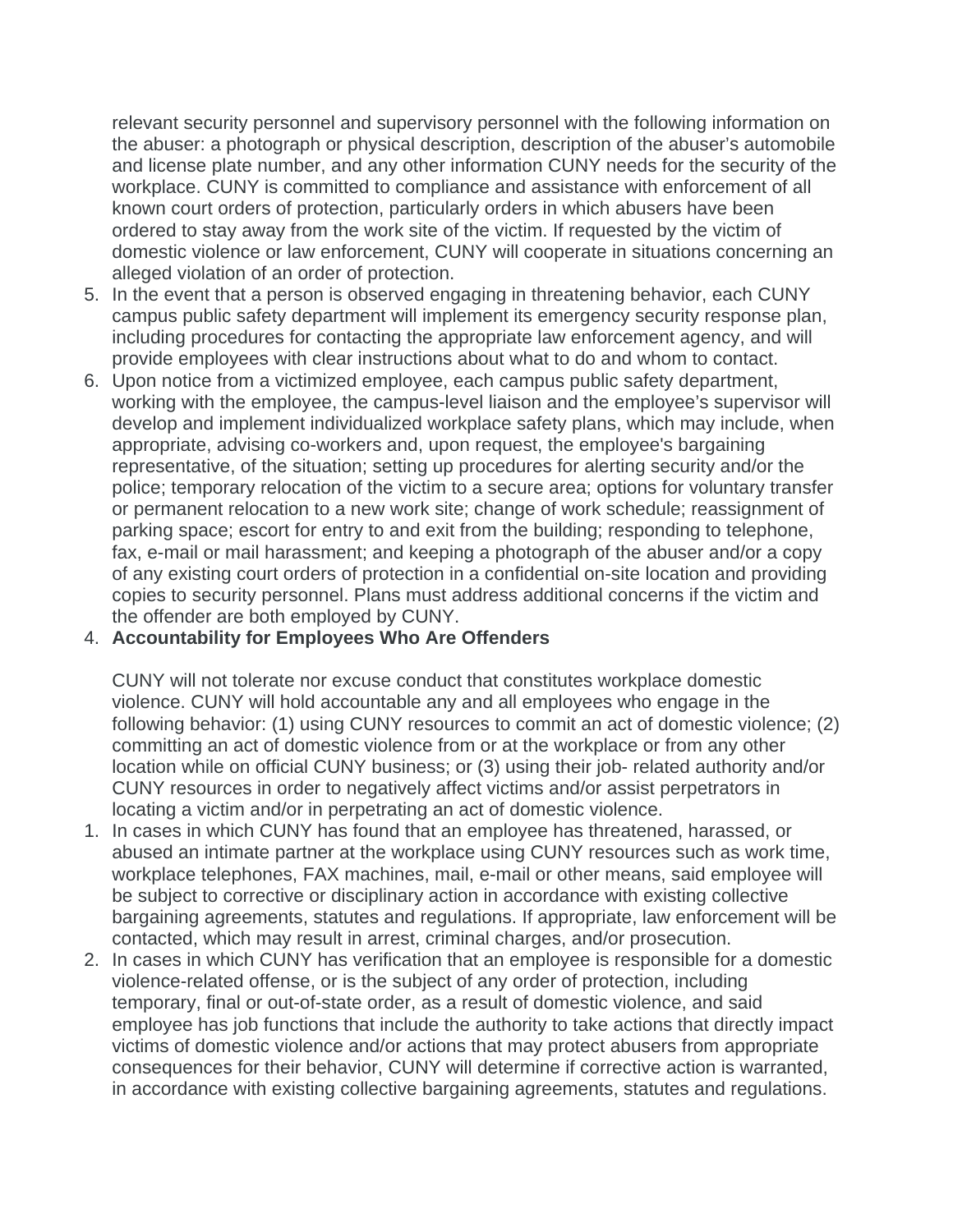3. In cases in which any employee intentionally uses his/her job-related authority and/or intentionally uses state resources in order to negatively impact a victim of domestic violence, assist an abuser in locating a victim, assist an abuser in perpetrating acts of domestic violence, or protect an abuser from appropriate consequences for his behavior, said employee will be subject to corrective or disciplinary action, in accordance with existing collective bargaining agreements, statutes and regulations. If appropriate, law enforcement will be contacted, which may result in arrest, criminal charges, and/or prosecution.

## 5. **Firearms**

Pursuant to New York State and federal law, a person convicted of a domestic violencerelated crime or subject to an order of protection, under certain circumstances, forfeits the right to legally possess a firearm or long gun. Additionally, federal law contains prohibitions relating to shipping, transportation, or receiving firearms or ammunition.

- 1. In addition to complying with the law, employees who are authorized to carry a firearm as part of their job responsibilities are required to notify CUNY if they are arrested on a domestic violence- related offense and/or served with an order of protection. Under certain circumstances, such employees are responsible for surrendering their firearms to the issuing agency or to the appropriate police agency.
- 2. Should an employee fail to comply with the requirements set forth above, said employee will be subject to corrective or disciplinary action, in accordance with existing collective bargaining unit agreements, statutes or regulations. In addition, the appropriate law enforcement agency will be notified for possible criminal action.
- 6. **Training**

CUNY will train management and supervisory personnel on this policy and will provide continuing educational opportunities for employees using materials provided by or approved by OPDV.

- 1. All persons designated as liaisons, whether the University-level liaison or college-level liaison, and all liaison-identified support personnel will complete OPDV's one-day training on Domestic Violence and the Workplace as soon as practicable after the appointment is made. Training will prepare support personnel to identify possible signs and indicators of victimization, make appropriate referrals to domestic violence service providers, work with professionals to assist identified victims with safety planning, and develop individualized responses. Training will also include information on the physical, social and cultural realities that may affect victims of domestic violence, the ways in which domestic violence impacts the workplace, including the potential impact on worker productivity and the safety risks to on-site personnel and visitors.
- 2. Campus-level liaisons will designate, as appropriate, managers, supervisors, employee assistance professionals, human resources personnel, union and labor representatives or security staff for additional training on domestic violence issues which may include the one-day OPDV training.
- 3. CUNY will also make training in the prevention and awareness of domestic violence and its impact on the workplace available for all staff. Training will include information on the physical, social and cultural realities that may affect victims of domestic violence, the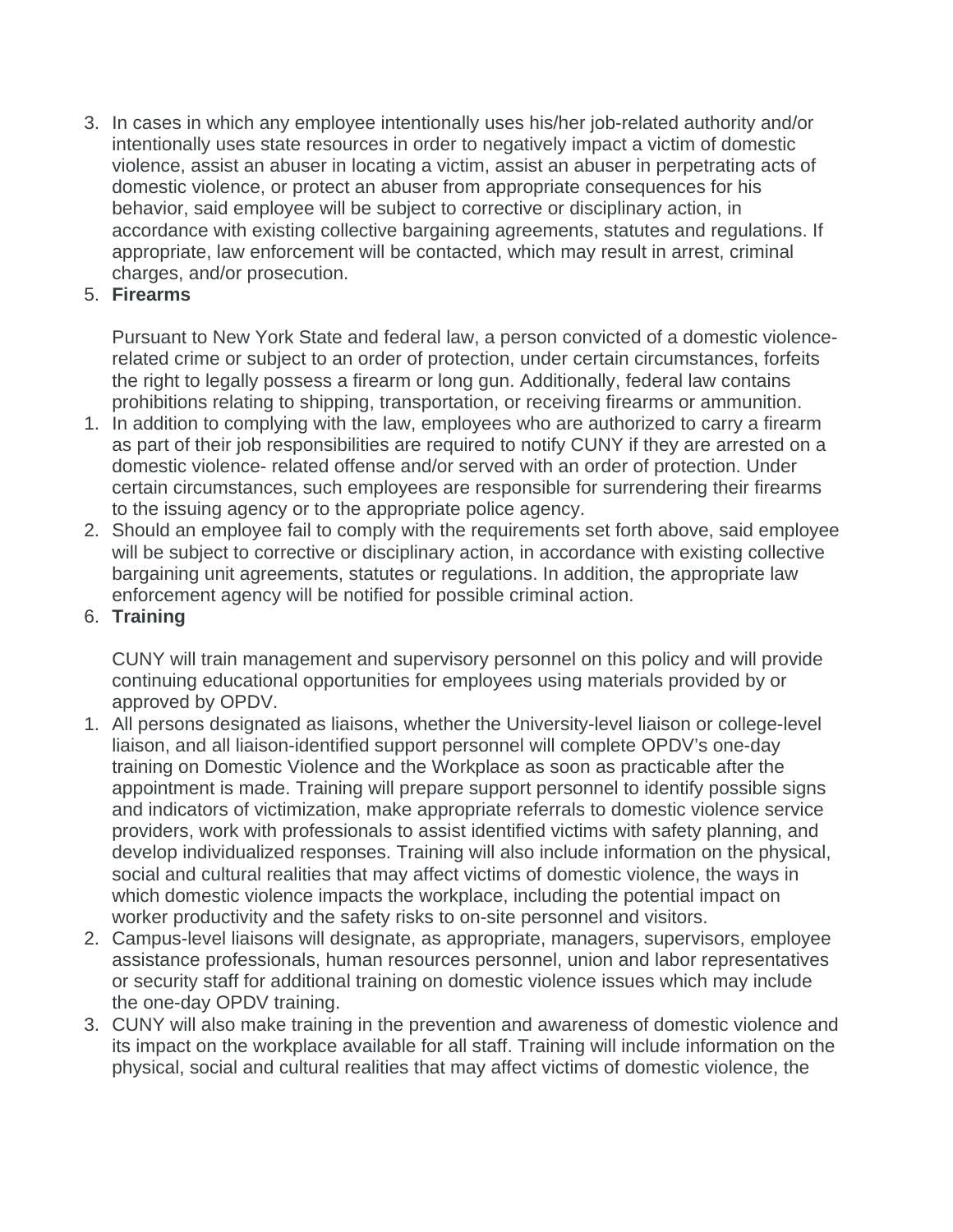ways in which domestic violence impacts the workplace, including the potential impact on worker productivity and safety risks.

### 7. **Reporting Requirements**

As directed by OPDV, CUNY is obligated to document all incidents of domestic violence that happen in the workplace, including the number of employees who report domestic violence, the number of employees who request information/services, and the number of referrals made to domestic violence service providers. The information gathered will not contain any identifying personal information. Said information will be forwarded by each college to the University liaison to OPDV for further reporting to OPDV at the time and in a manner determined by OPDV. Such documents will be kept confidential to the extent permitted by law and policy and the provisions of section (VIII) detailed below.

### 8. **Confidentiality**

Information related to an employee being a victim of domestic violence will be kept confidential, to the extent permitted by law and policy, and will not be divulged without the consent of the victimized employee, unless CUNY determines that maintaining said confidentiality puts the victim or other employees at risk of physical harm, is required by law, or is deemed necessary to enforce an order of protection. The limitations on confidentiality will be discussed with each victim who seeks assistance from supervisory or security staff. In such circumstances where a determination has been made that maintaining confidentiality puts the victim or other employees at risk of physical harm, is required by law, or is deemed necessary to enforce an order of protection, only those individuals (employees and/or safety and security personnel and/or rescue and first aid personnel) as deemed necessary by CUNY to protect the safety of the victim and/or other employees or to enforce an order of protection will be given information concerning incidents of domestic violence.

CUNY will disclose only the minimum amount of information necessary to protect the safety of the victim and/or other employees or to enforce an order of protection. Where possible, CUNY will provide to the victim of domestic violence notice of the intent to provide information to other employees and/or safety personnel. Nothing herein will prevent CUNY from investigating an act or acts of domestic violence that happen within the workplace. Examples of situations where confidentiality cannot be maintained include the following:

- 1. Supervisors/managers may be informed about a domestic violence incident that happens in the workplace, or a report of domestic violence, if it is necessary to protect the safety of the employee or the employee's co-workers.
- 2. First aid and safety personnel may be informed about a domestic violence incident that happens in the workplace or a report of domestic violence, if it is necessary to protect the safety of the employee or the employee's co-workers.
- 3. Government officials investigating a domestic violence incident that happens in the workplace, or a report of domestic violence, will be provided relevant information on request.
- 9. **Law Enforcement and Legislation**